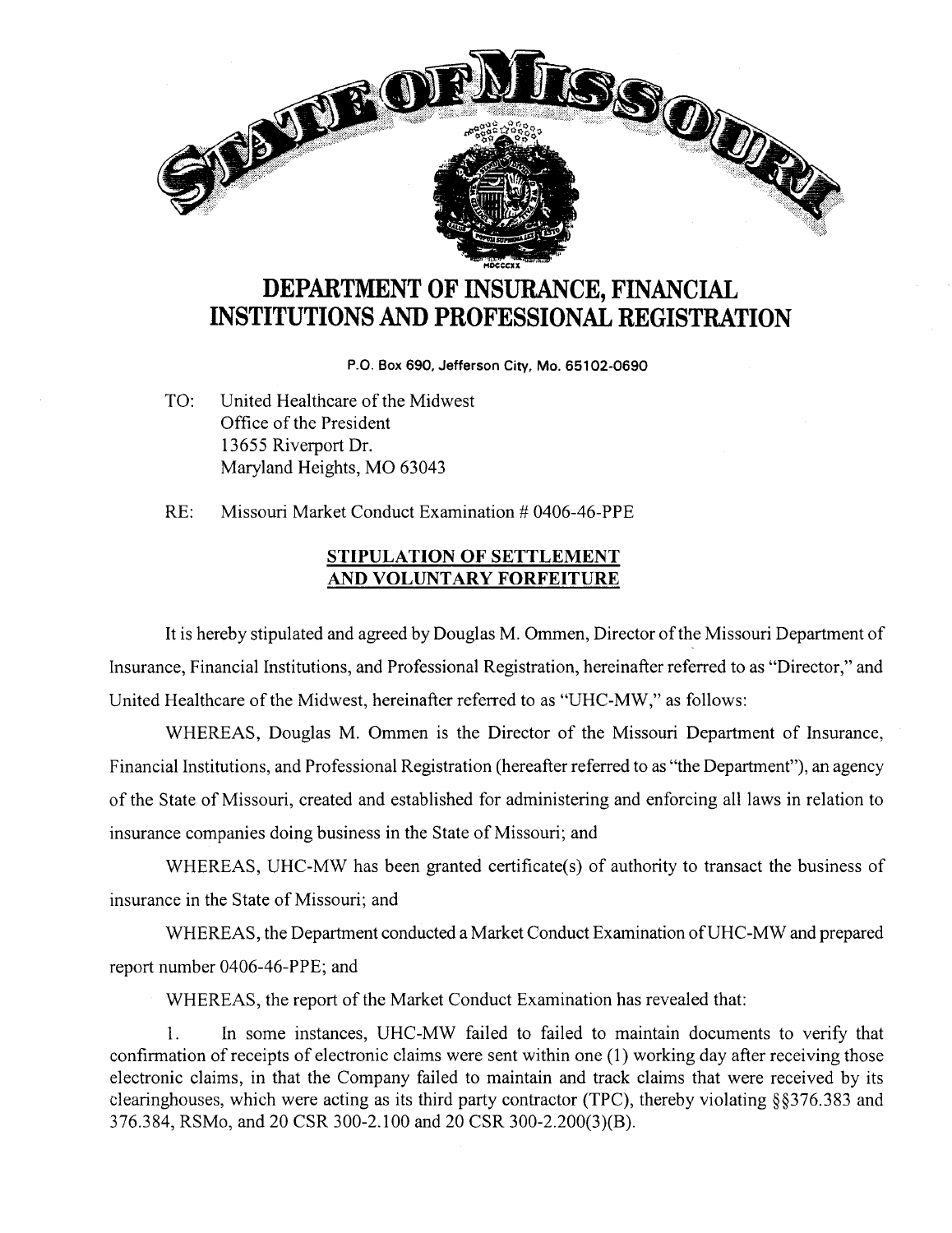2. In some instances, UHC-MW failed to maintain adequate documentation regarding the date an electronic claim submission was received, accepted, and rejected by its TPCs, as well as whether it sent proper explanations of benefits (EOBs) to its members or remittance advices to health care providers submitting claims, thereby violating §§375.1007(12), 376.383, 376.384, and 376.1400.1, RSMo, and 20 CSR 300-2.100 and 20 CSR 300-2.200.

3. In some instances, UHC-MW failed to maintain adequate documentation that its TPCs were properly forwarding rejection notices to claimants and whether the claimants were receiving those rejections, along with the reasons for the rejections, thereby violating §§375.1007(3), and 376.383(9), RSMo, and 20 CSR 300-2.200.

4. In some instances, UHC-MW failed to maintain its claim file documentation in its claim system in a manner that is archival in nature for a period of three (3) years, thereby violating 20 CSR 300-2.200.

5. In some instances, UHC-MW failed to adopt and implement reasonable standards for the prompt investigation and settlement of claims arising under its policies, failed to conduct a reasonable investigation prior to denying the claims, and improperly denied certain claims, thereby violating §375.1007(3), (4), and (6), RSMo.

6. In some instances, UHC-MW failed to pay claims within 45 days, improperly processed claims submitted in which liability has become reasonably clear, and failed to pay interest on claims that were paid after 45 days. These actions thereby violated §§376.1007(4), and 376.383.5, RSMo.

7. In some instances, UHC-MW misrepresenting to claimants relevant facts or policy provisions relating to coverages or claims at issue, thereby violating §376.1007(1 ), RSMo.

8. In some instances, UHC-MW failed to include certain mandated benefit offers in its applications for coverage, as required by §376.801, RSMo.

9. In some instances, UHC-MW requested a refund or offset against certain claims more than 12 months after payment in cases other than those involving fraud or misrepresentation by the provider, thereby violating  $§376.384.1(3)$ , RSMo.

10. In some instances, UHC-MW failed to respond to examiner criticisms within 10 working days of receipt of the criticism and failed to provide all files, notes, and work papers pertaining to claims to the examiners upon request in such detail that all pertinent events and the dates of the events could be reconstructed, thereby violating §§376.383.9, RSMo, and 20 CSR 300-2.100 and 20 CSR 300-  $2.200(3)(B)1$ .

WHEREAS, without admitting or denying the above allegations, UHC-MW hereby agrees to take the following corrective remedial actions and agrees to maintain those corrective actions at all times, including, but not limited to, taking the following actions: